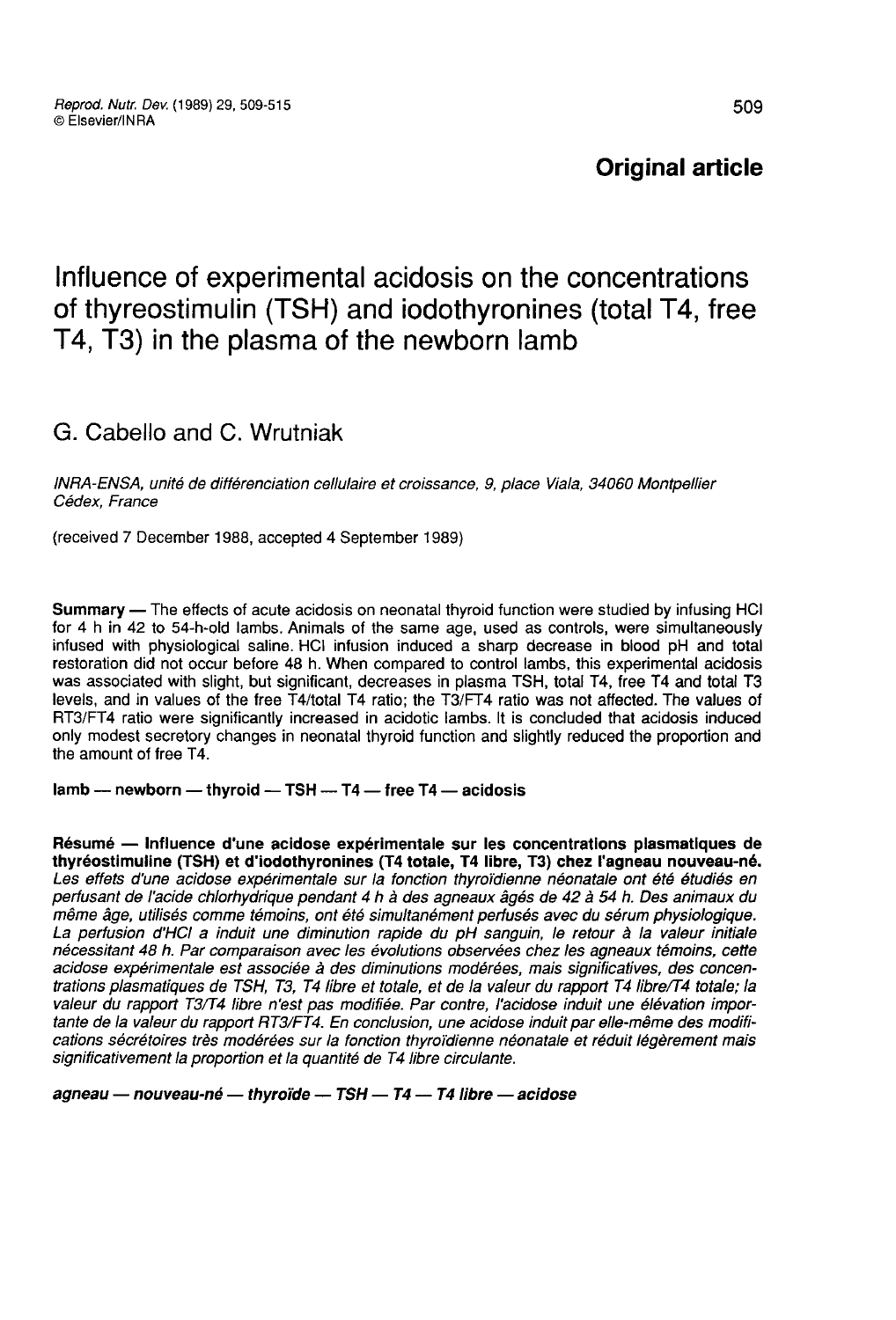#### **INTRODUCTION**

We have previously shown in the lamb, that the neonatal rise in free T4 (FT4) levels was more important and that its duration was longer than the increase in plasma total T4 levels (Cabello, 1987; Cabello & Wrutniak, 1986, 1988). As FT4 is the direct substrate for cell triiodothyronine (T3) production, such a pheno menon is probably important for the<br>establishement of neonatal thyroid establishement of neonatal thyroid function. It could be particularly involved in the persistancy of elevated plasma T3 concentrations after the neonatal T3 surge, despite a significant decrease in plasma total T4 levels.

At birth, spontaneous acidosis, probably due to the birth stress, generally occurs and is followed by a progressive normalization. We have previously observed that the neonatal rise in blood pH has a strong parallelism with the increase in the value of the plasma FT4/T4 ratio occurring during the first 16 h of life (Cabello, 1987). This suggests that there is some influence of blood pH on the affinity and/or capacity of carrier proteins for T4, and therefore, on FT4 concentrations.

In lambs, as in calves, dystocial births, associated with acute asphyxia and acidosis, strongly reduced plasma total T4 and T3 levels (Cabello & Wrutniak, 1984; Vermorel et al., 1984). In addition, Klein et al. (1979) also reported, in lambs, that asphyxia induced a significant decrease in plasma thyreostimulin (TSH), T4 and T3 concentrations.

Therefore, we studied the influence of an experimental acidosis on thyroid function in newborn lambs in order to assess if the spontaneous neonatal acidosis and the following restoration of blood pH contribute to the above changes in plasma free T4 levels occurring after birth.

## MATERIALS AND METHODS

Sixteen 42―54―h―old Limousin x Romanov lambs, spontaneously born at the expected term of the gestation, were used in this experi ment. This age was chosen in order to avoid the large postnatal increases in plasma T4, T3 and TSH levels, the major part of the subsequent decrease in T4 and TSH concentrations, and also the spontaneous changes in blood pH. All animals were catheterized at 09.00 h as follows : the left jugular vein was punctured with a sterilized needle (inner diameter, 0.8 mm); a sterile polythene catheter (Biotrol No. 1); inner diameter, 0.3 mm; Biotrol Laboratory, Paris) was inserted into the jugular vein through the needle, which was then removed. The catheter, maintained by adhesive ribbons, was filled with sterile heparinized physiological saline and stopped with an aseptized plastic stopper. Control animals ( $n = 8$ ; birthweight : 3.67  $\pm$  0.16 kg) were infused at 14.00 h with physiological saline (5 ml/h) for 4 h. As previously described (Bureau & Begin, 1982), at the same time, acidosis was induced in 8 treated lambs (birthweight :  $3.58 \pm 0.13$  kg, NS) by infusion of a HCI 4 mmol/h/kg solution (5 ml/h) until blood pH decreased to a value  $<$  7.25 (1.7  $\pm$  0.1 h); thereafter, HCI was infused at a reduced rate (2 mmol/h/kg, 5 ml/h) to reach a total infusion time of 4 h. Before and after infusion, all animals were allowed to suckle their mothers ad libitum; 2 h after the onset of infusion, they were bottlefed with 100 ml artificial milk, in order to avoid TSH, T4 and T3 changes induced by underfeeding (Wrutniak & Cabello, 1987).

Blood samples (2 ml) were collected, avoiding contact with air for blood pH measurement, from the right jugular vein just before the onset of infusion, and 30 min, 1, 2, 3, 4, 6, 8, 12, 24 and 48 h after. Plasma was separated within 15 min by centrifugation and kept frozen at  $-20$  °C until analysis. Additional  $500-\mu$ l blood samples were collected every 30 min during infusion, in order to control the blood pH decrease.

Plasma hormonal concentrations (total T4, free T4, total T3, RT3, TSH) were measured by radioimmunoassay as previously described (Cabello & Levieux, 1980; Wrutniak et al., 1985, 1987). Total T4 and T3 were assayed using the T4K and T3K kits purchased from CEA (France); the sensitivities of the methods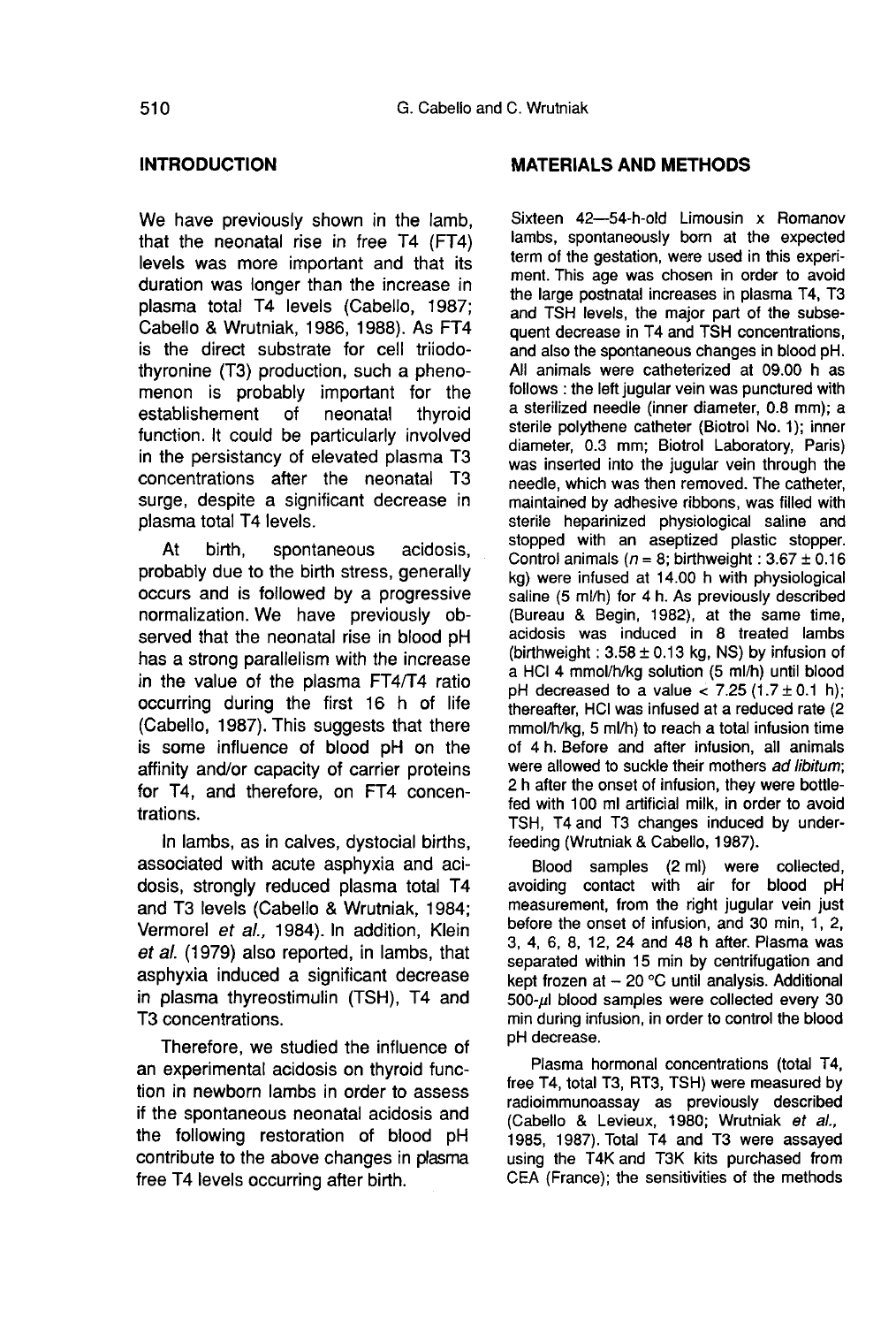were respectively 1 ng and 150 pg/ml plasma. and the reproducibilities were 2.5 and 3.5%. RT3 levels were measured with reagents furnished by Dr. Guennec (CEA, France); a rabbit RT3 antibody was used, and free and antibody-bound RT3 were separated with polyethylene glycol after addition of 50 wl equine serum; the sensitivity of the assay was 100 pg/ml and the reproducibility was 3%. FT4 levels were measured with the Lisophase technique of Lepetit Laboratory (provided by CEA, France), including a separation of free and carrier-bound T4 by Sephadex LH20 chromatography; the reproducibility of the assay was 4% and the sensitivity was 0.8 pg/ml. Ovine TSH was measured using a double antibody technic, with TSH and TSHantibody supplied by the National Hormone Program (NIADDK, Bethesda); the sensitivity of<br>the assay was 0.05 ng/ml and the the assay 0.05 ng/ml and the assay was 8%. Blood of the was reproducibility measured extemporaneously with an accurate Metrohm blood pH meter (0.001 pH unit).

The mean  $\pm$  SEM was calculated at each stage for each hormone. As values of the FT4/T4 ratio evidenced a log-Gaussian distribution, they were converted to the logarithm form, and were given after decimal conversion of the mean  $\pm$  SEM of the logarithms. Withingroups differences were tested by the paired Student's t-test; differences calculated between the values, measured at the start and at the end of the infusion for each parameter, were compared between groups by the Mann-Whitney U-test.

### RESULTS (Fig. 1)

In control lambs, blood pH rose slightly during the first 30 min of infusion from 7.41  $\pm$  0.01 to 7.44  $\pm$  0.01 (P < 0.01) and did not change thereafter. In treated animals, it decreased sharply during HCI infusion from  $7.41 \pm 0.01$  to  $7.10 \pm 0.01$  $(P < 0.001)$ ; 30 min after the onset of infusion, it was significantly lower than the initial value  $(P < 0.001)$ . Then it rose<br>progressively after HCl withdrawal: progressively after HCI withdrawal;

however, a value similar to that recorded in controls was not reached before 48 h post-infusion.

Although not significant, a decrease in plasma TSH levels could be observed in<br>control animals throughout the throughout experimental period. In treated lambs, they decreased throughout the infusion period from  $0.31 \pm 0.05$  to  $0.22 \pm 0.04$ ng/ml  $(P < 0.01)$ ; this decrease was significantly greater in HCI than in control lambs (U-test,  $P < 0.1$ ). Thereafter, they progressively rose to reach the postinfusion value 48 h after the infusion onset  $(0.29 \pm 0.05 \text{ na/ml}$ .  $P < 0.005$ ).

Plasma total T4 levels did not significantly change during the infusion period in control lambs, but significantly decreased in HCI treated animals from 10.0  $\pm$  0.9 to 8.9  $\pm$  0.9  $\mu$ g/dl (P < 0.025). In the two groups, they remained unchanged from the end of infusion to time 12 h, and significantly declined until 48 h (controls, P < 0.005; HCI, P < 0.001).

Whereas plasma-free T4 levels significantly decreased during the infusion period in treated animals from  $43.5 \pm 4.5$ to  $32.5 \pm 2.5$  pg/ml ( $P < 0.005$ ), they did not significantly change in control lambs; when tested by the U-test the differences between the initial and final FT4 values were significantly higher in HCI animals  $(P < 0.05)$ . Throughout the observation period, they decreased progressively in the two experimental groups (controls,  $P < 0.05$ ; HCI,  $P < 0.005$ ).

During HCI infusion, whereas, the values of the FT4/T4 ratio significantly declined in treated lambs from 43 (decimal conversion of the mean  $\pm$  SEM of the logarithms : 40―46) to 37 (34―40)  $(P < 0.01)$ , they did not change in control animals : when tested by the U-test, the differences between the initial and final values were significantly higher in HCI animals  $(P \lt 0.05)$ . Throughout the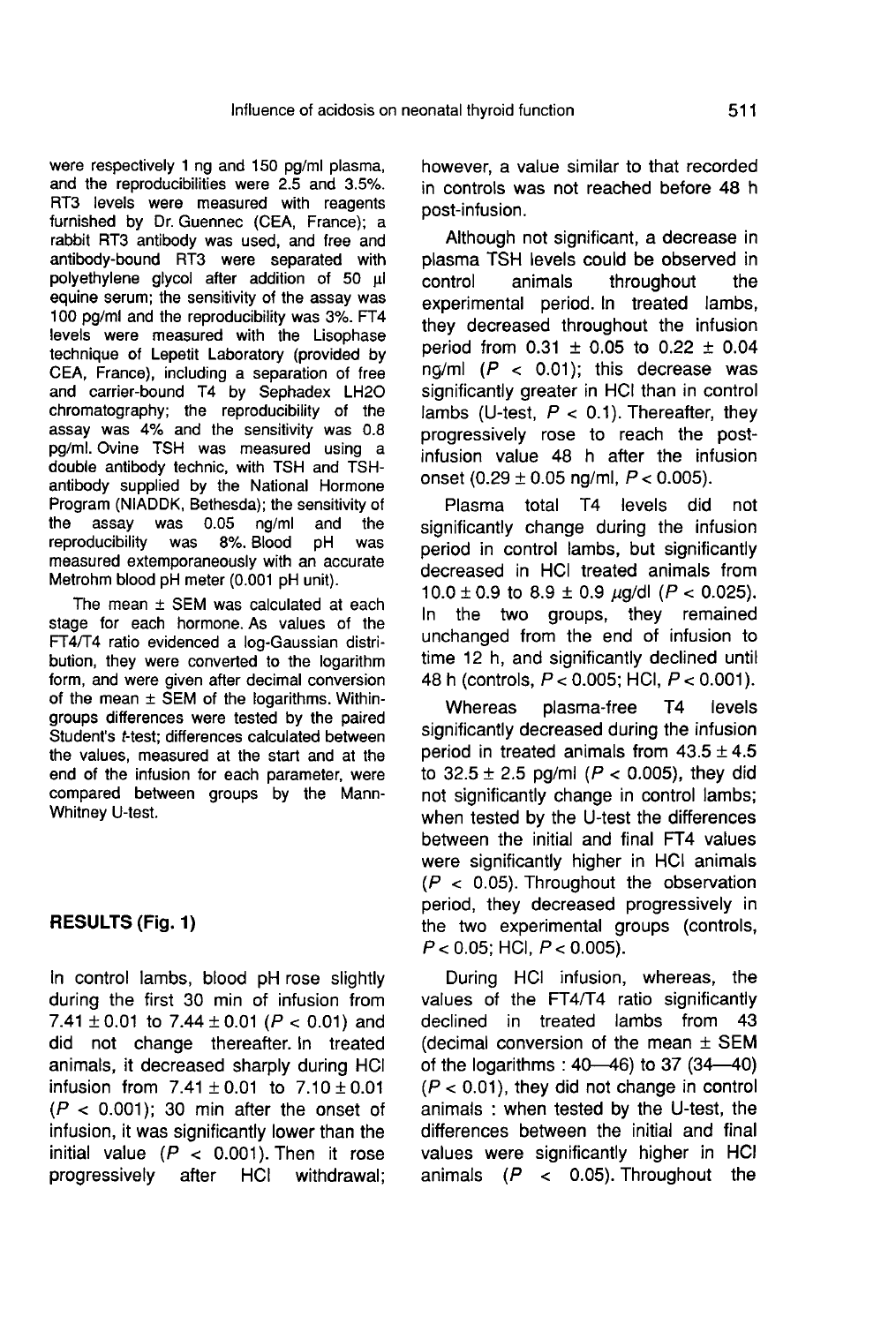

Fig. 1. Changes in blood pH, values of the FT4/ T4 and T3/FT4 ratios, and plasma concentrations of TSH, total T4, free T4 and T3 in<br>physiological saline (←–•), or HCl infused lambs (o—o). Mean ± SEM;ﷺ infusion period.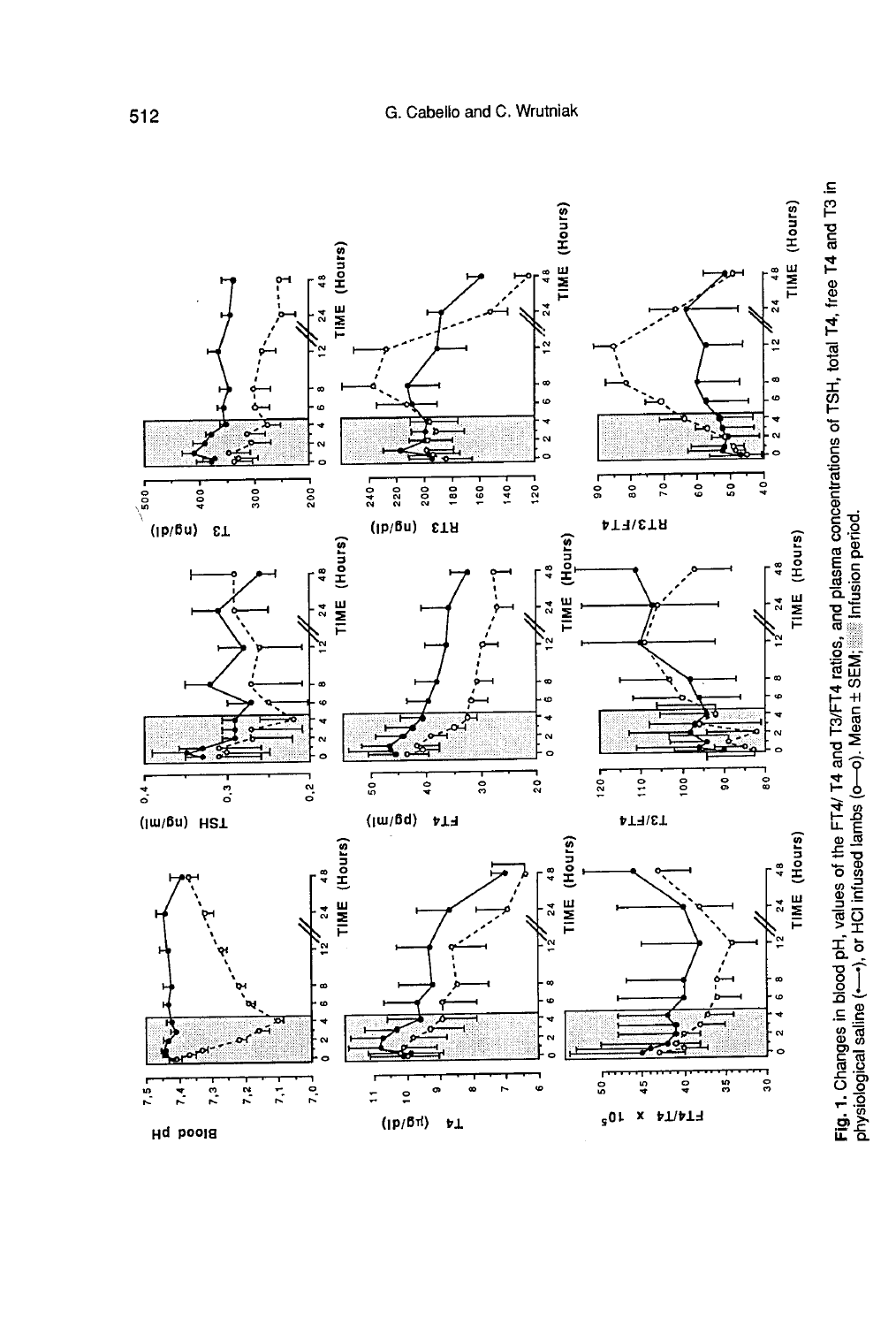observation period, they progressively decreased from time 0 to time 12 h in the two groups (controls,  $P < 0.05$ ; HCI,  $P < 0.01$ ) and rose until 48 h (respectively,  $P < 0.025$  and  $P < 0.001$ ).

In control lambs, plasma T3 concentrations did not significantly change during infusion or the total observation period. During HCI infusion, they significantly decreased from 335  $\pm$  33 to 277  $\pm$  27 ng/dl  $(P < 0.05)$  and remained unchanged thereafter. No significant changes have been recorded in the values of the T3/FT4 ratio for the two groups of animals.

During HCI infusion, plasma RT3 concentrations did not change in the two<br>groups of lambs: however, they however, significantly increased (P < 0.01) between 4 and 8 h in treated animals and fell thereafter  $(P < 0.001)$ . In control animals, they remained unchanged until 8 h and decreased thereafter  $(P < 0.01)$ .

The value of the RT3/FT4 ratio did not change throughout the infusion period in control lambs, whereas, a sharp rise was recorded in treated animals during HCI infusion ( $P \le 0.001$ ) and the following 6 h  $(P < 0.001)$ ; they decreased to the postinfusion value between 12 and 48 h  $(P < 0.001)$ . When tested by the U-test, the changes occurring during the infusion period, or the first 6 h, were significantly different in the two groups of lambs  $(P < 0.001)$ .

#### **DISCUSSION**

In control lambs, plasma total and free T4 concentrations, and also TSH levels (not significantly), slightly decreased throughout the experimental period without changes in T3 levels. These results are in agreement with the physiological changes

in the concentrations of these hormones previously reported from 16 to at least 48 h post partum in similarly reared lambs (Cabello, 1987; Cabello & Wrutniak, 1988) and showing a progressive decrease following the neonatal surges.

Using the experimental schedule previously proposed by Bureau & Begin (1982), we induced severe acidosis in 24 h-old lambs. At birth, the lowest blood pH observed in 42 lambs was 7.15 (Cabello, 1987), a value higher than that reached in our experiment  $(7.10 \pm 0.01)$ . However, similar values have been reported at birth<br>in calves classified as acidotic (Demigné observed in 42 lambs was 7.15 (Cabello, 1987), a value higher than that reached in our experiment  $(7.10 \pm 0.01)$ . However, similar values have been reported at birth in calves classified as acidotic (Demigné & Remesy, 19 & Remesy, 1984), and pH normalization required the same time as that shown in<br>the present work. Therefore, these work. Therefore, aspects did not differ for HCI or lactic acidosis (spontaneous neonatal acidosis).

In a previous work (Cabello & reported dystocial births, associated with acute asphyxia and acidosis, markedly reduced plasma total T4 and T3 levels in newborn lambs to levels which were sometimes undetectable; the same observation was published in newborn calves by Vermorel et al. (1984). Klein et al. (1979) also reported that asphyxia in the lamb induced a significant decrease in plasma TSH, T4 and T3 levels. In contradiction to<br>these results. Dos Santos (1987) these results, Dos Santos (1987)<br>observed that hypoxia, induced by observed that hypoxia, induced by<br>prolonged inhalation of a 91.5% nitrogen  $-$  8.5% oxygen mixture at birth, induced a sharp decrease in blood pH, in lambs as in calves, without affecting plasma T4 and T3 levels. However, dystocia or hypoxia induces probably more complex changes than acidosis alone.

Our results indicate that acidosis per se induces only moderate changes in plasma thyroid hormone and TSH levels, and therefore, that the changes observed in dystocia or hypoxia are probably more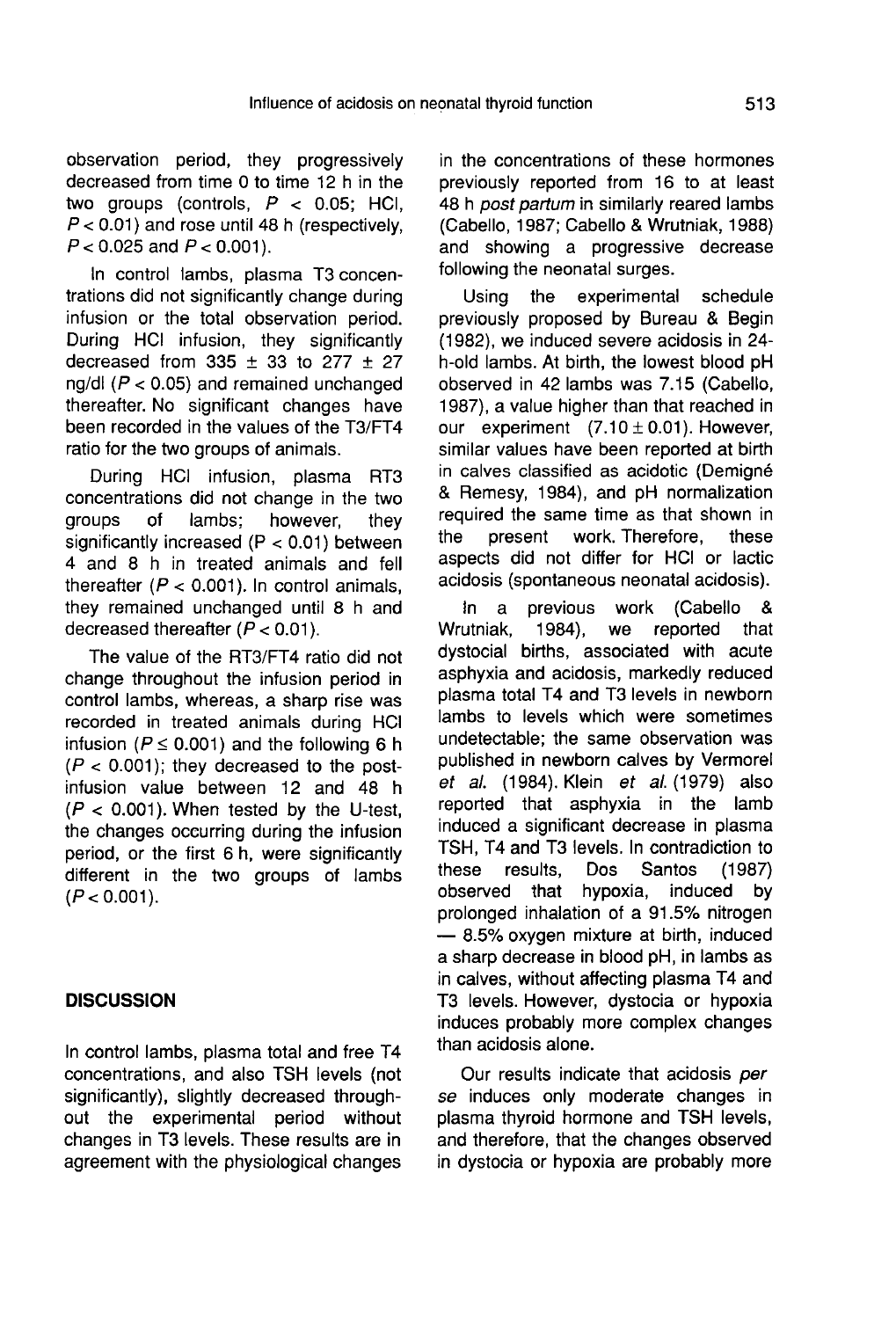related to other consequences of oxygen deficiency. As TSH levels showed the same pattern as that of blood pH (decrease during HCI infusion followed by a progressive restoration), the major result recorded in this work is that blood pH affects pituitary TSH secretion. Therefore, changes in plasma T3 and total T4 levels are probably a consequence of this alteration in pituitary TSH secretion. The rise in RT3 concentrations observed during the 4 h following the end of HCI infusion needs some clarification; however, as this iodothyronine has essentially an extrathyroidal origin (Chopra et al., 1975), this observation could be explained by acidosis-induced changes in RT3 clearance and/or T4-5-deiodinations.

Lastly, it appears that a decrease in blood pH could slightly reduce the proportion and the amount of circulating free T4, probably by affecting the affinity of carrier proteins for T4; however, as these levels were not clearly influenced by the progressive restoration of blood pH, the physiological rise in blood pH occurring over the first 16 h of life is probably not the major factor involved in the increasing FT4/T4 ratio recorded after birth (Cabello, 1987; Cabello & Wrutniak, 1986, 1988).

## ACKNOWLEDGMENTS

We thank Mrs C. Foucher and Mr P. Chagnaud, R. Bardoux and R. Dabert for their excellent technical assistance. We are grateful to the National Institute of Arthritis and Metabolic Diseases, National Pituitary Agency, for the gift of ovine TSH and ovine TSH antisera.

#### **REFERENCES**

Bureau M.A. & Begin R. (1982) Depression of respiration induced by metabolic acidosis in newborn lambs. Biol. Neonate 42, 279-283

Cabello G. (1987) Développement et importance physiologique de la fonction thyro)' dienne chez I'agneau pendant la période périnatale. Thèse d'Etat, Université Blaise Pascal, Clermont-Fd, Série E, No. 390, pp. 102

Cabello G. & Levieux D. (1980) Neonatal changes in the concentrations of thyrotropin, triiodothyronine, thyroxine and cortisol in the plasma of pre-term and full-term lambs. J. Develop. Physiol. 2, 59-69

Cabello G. & Wrutniak C. (1984) Fonction thyroidienne foetale et néonatale chez le ruminant : importance physiologique. In : Physiologie et Pathologie Périnatales Chez les Animaux de Ferme (R. Jarrige, ed.), INRA, Paris, pp. 257-277

Cabello G. & Wrutniak C. (1986) Plasma free and total iodothyronine levels in the newborn lamb. Physiological considerations. Reprod. Nutr. Develop. 26, 1281-1288

Cabello G. & Wrutniak C. (1988) Physiological approach of the mechanisms inducing the neonatal rises in plasma T4 and T3 levels in the lamb. In : Fetal and Neonatal Development (C.T. Jones, ed.), Perinatology Press, pp. 472- 477

Chopra I.J., Sack J. & Fisher D.A. (1975) 3,3', 5'-triiodothyronine (reverse T3) and 3,3', 5 triiodothyronine (T3) in fetal and adult sheep : studies of metabolic clearance rates, production rates, serum binding and thyroidal content relative to thyroxine. Endocrinology 97, 1080- 1088

Demigné C. & Remesy C. (1984) M6tabolisme Footing C. & Remesy C. (1984) Métabolisme<br>foatal et postnatal chez le veau et l'agneau. In :<br>Divisiolatie et Rethelezie Régisateles Charles Physiologie et Pathologie Périnatales Chez les Animaux de Ferme (R. Jarrige, ed.), INRA, Paris, pp. 189-202

Dos Santos G.T. (1987) Quelques aspects physiologiques et nutritionnels de I'adaptation du ruminant nouveau-né à la naissance :